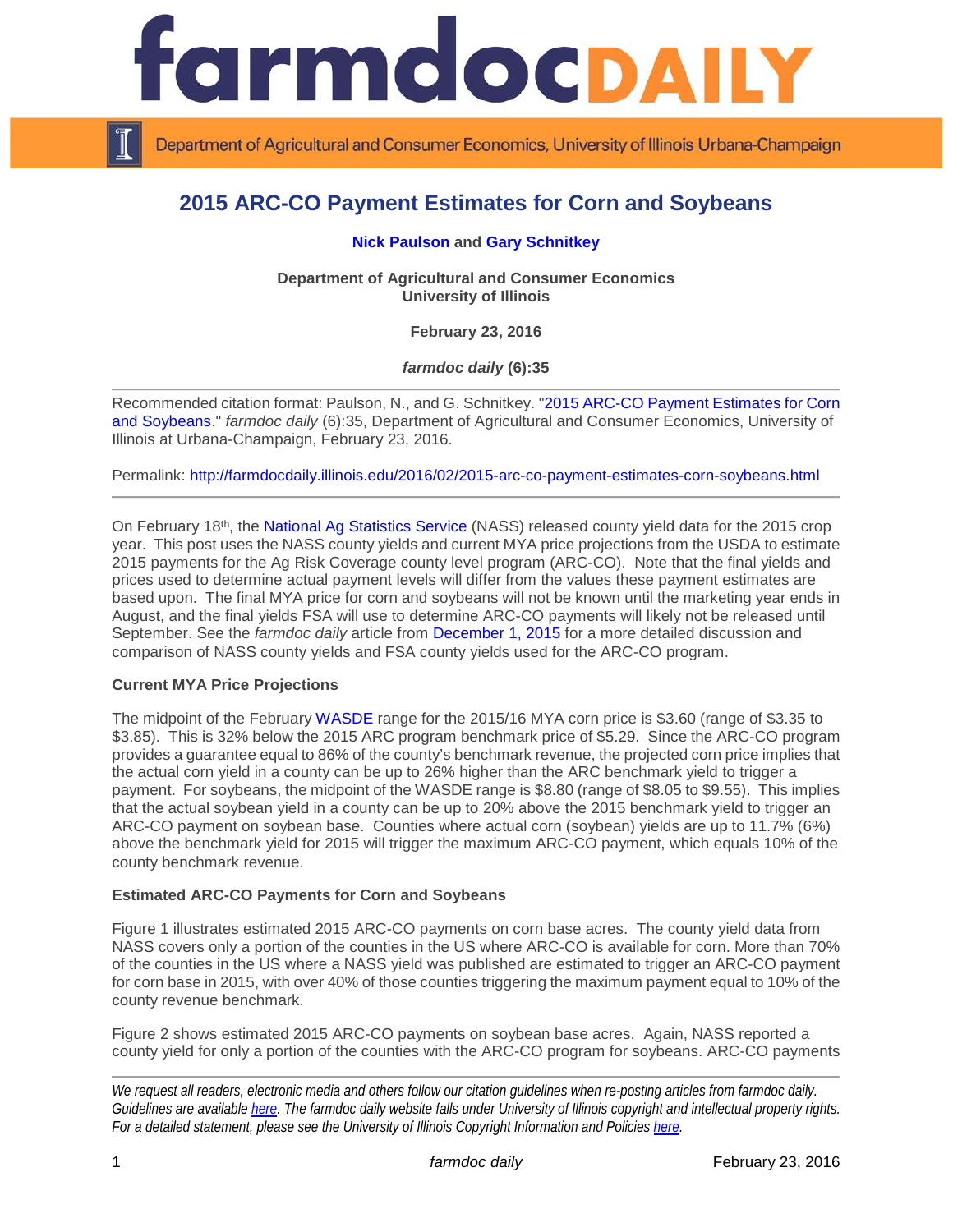are estimated to be triggered on over 60% of counties with a NASS soybean yield reported, with more than 30% of counties triggering the maximum payment on soybean base acres.



# **Estimated ARC-CO Payments in Illinois**

In Illinois the average estimated ARC-CO payment on corn base is over \$65 per base acre. County level payment estimates for Illinois are illustrated in Figure 3. Payments would be triggered in over 90% of Illinois counties, and the maximum payment would be triggered for corn in roughly 2/3 of Illinois counties. Only three counties with a corn yield reported by NASS in Illinois for 2015 would not receive a payment at the current price projection of \$3.60. These counties, shown in white in Figure 3, are Monroe, Piatt, and Pope. NASS reported county yield averages well above the benchmark yield levels in all three of these counties.

Adjusting the projected MYA price for corn to the high end of the WASDE range (\$3.85) would still result in ARC-CO payments on corn base averaging over \$45 per base acre across the state, with more than 75% of counties triggering payments and just over 25% of counties triggering the maximum payment.

The average estimated ARC-CO payment on soybean base in Illinois is just over \$28 per base acre. Payments would be triggered in more than 70% of Illinois counties, with more than 15% of counties triggering the maximum payment. A handful of counties, located mainly in southern and east central Illinois,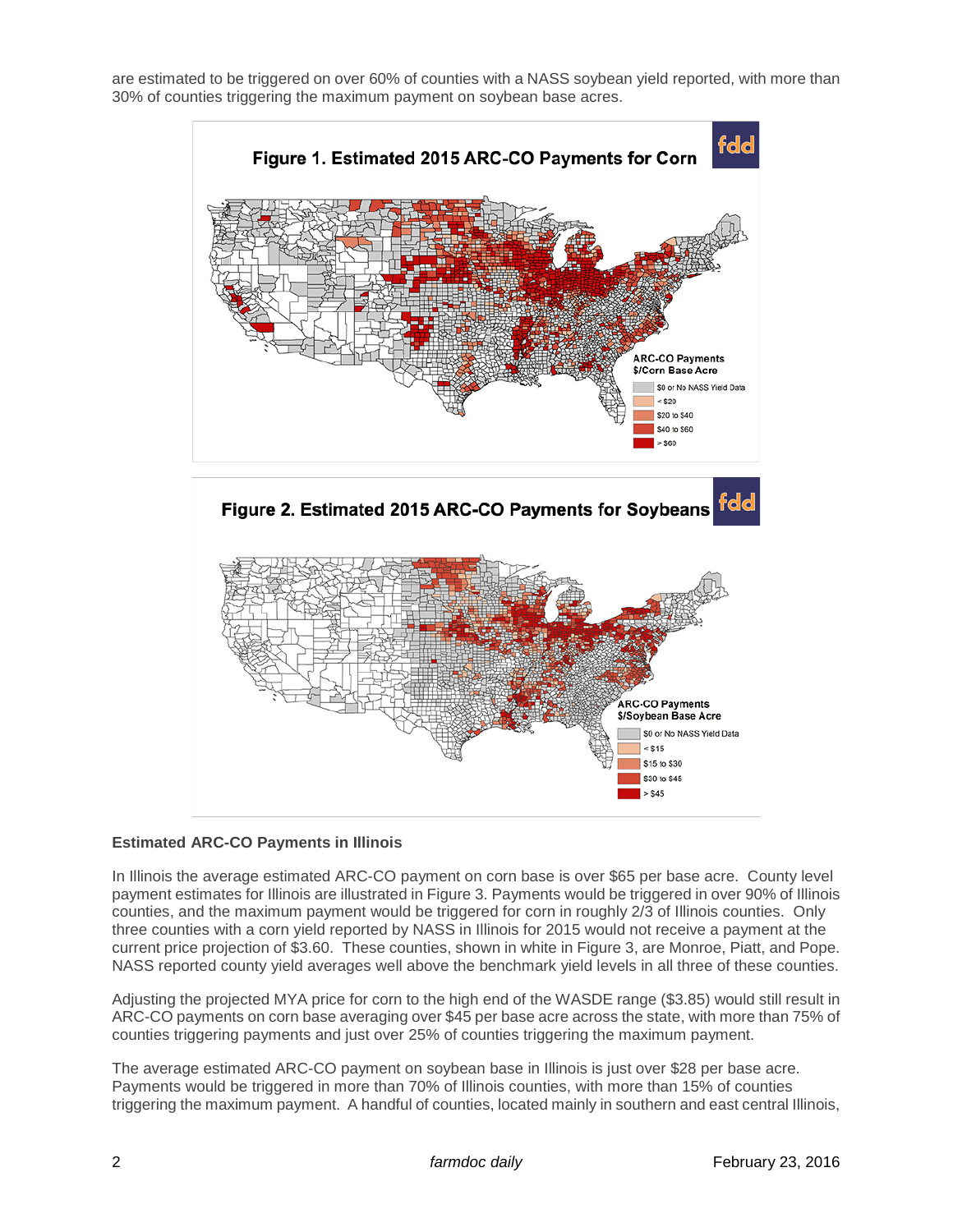had reported NASS yields which were high enough to result in a zero ARC-CO payment estimate on soybean base.